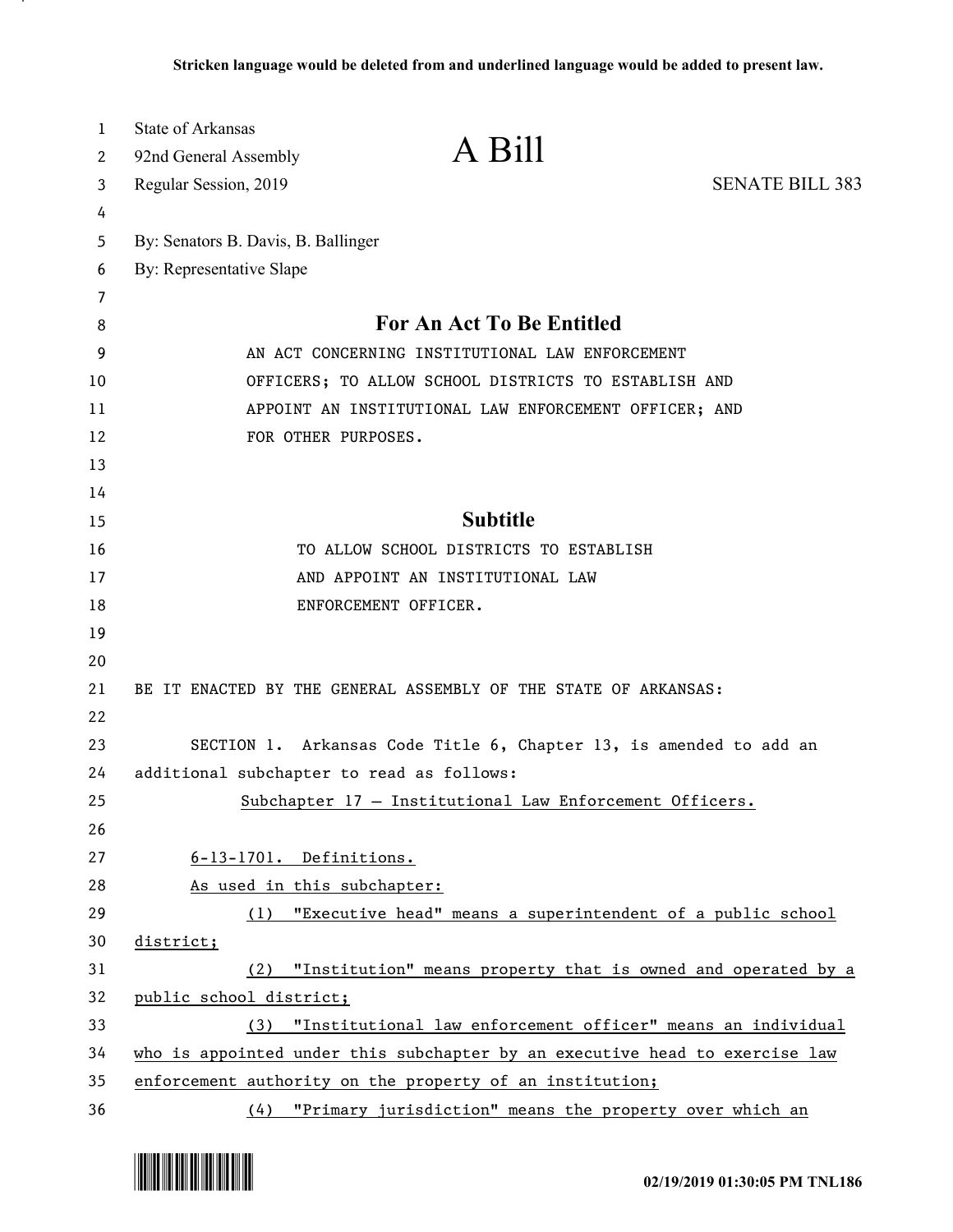| $\mathbf{1}$ | institutional law enforcement officer may exercise authority; and             |
|--------------|-------------------------------------------------------------------------------|
| 2            | (5) "Property" means both real and personal property that is                  |
| 3            | owned by or under the control of an institution, and includes without         |
| 4            | limitation all highways, streets, alleys, and rights-of-way that are          |
| 5            | contiguous or adjacent to real and personal property that is owned or         |
| 6            | controlled by an institution.                                                 |
| 7            |                                                                               |
| 8            | 6-13-1702. Applicability.                                                     |
| 9            | $(a)(1)$ This subchapter applies to all property that is owned or under       |
| 10           | the control of an institution.                                                |
| 11           | (2) However, this subchapter shall not interfere with the                     |
| 12           | ownership or control that is vested in the board of directors of each         |
| 13           | institution regarding its property.                                           |
| 14           | This subchapter shall be in addition to any rights that an<br>(b)             |
| 15           | institution has with respect to enforcing its rules, including without        |
| 16           | limitation an institution's right to:                                         |
| 17           | Impose sanctions through fees and charges;<br>(1)                             |
| 18           | (2) Discipline an individual;                                                 |
| 19           | (3) Deny service to an individual; and                                        |
| 20           | (4) Expel an individual.                                                      |
| 21           |                                                                               |
| 22           | 6-13-1703. Appointment and removal of institutional law enforcement           |
| 23           | officers.                                                                     |
| 24           | $(a)(1)$ An executive head of an institution may designate and appoint        |
| 25           | at least one (1) of the employees of the institution as an institutional law  |
| 26           | enforcement officer.                                                          |
| 27           | An employee appointed as an institutional law enforcement<br>(2)              |
| 28           | officer under subdivision (a)(1) of this section shall exercise the authority |
| 29           | of a law enforcement officer under the laws of this state.                    |
| 30           | (b) Before an executive head appoints an institutional law enforcement        |
| 31           | officer under subdivision (a)(1) under this section, the institution shall    |
| 32           | appear before the Arkansas Commission on Law Enforcement Standards and        |
| 33           | Training to request the creation of a new law enforcement agency as required  |
| 34           | under § 12-9-118.                                                             |
| 35           | (c) An institutional law enforcement officer under this section shall:        |
| 36           | (1) Have all powers provided by law to law enforcement officers,              |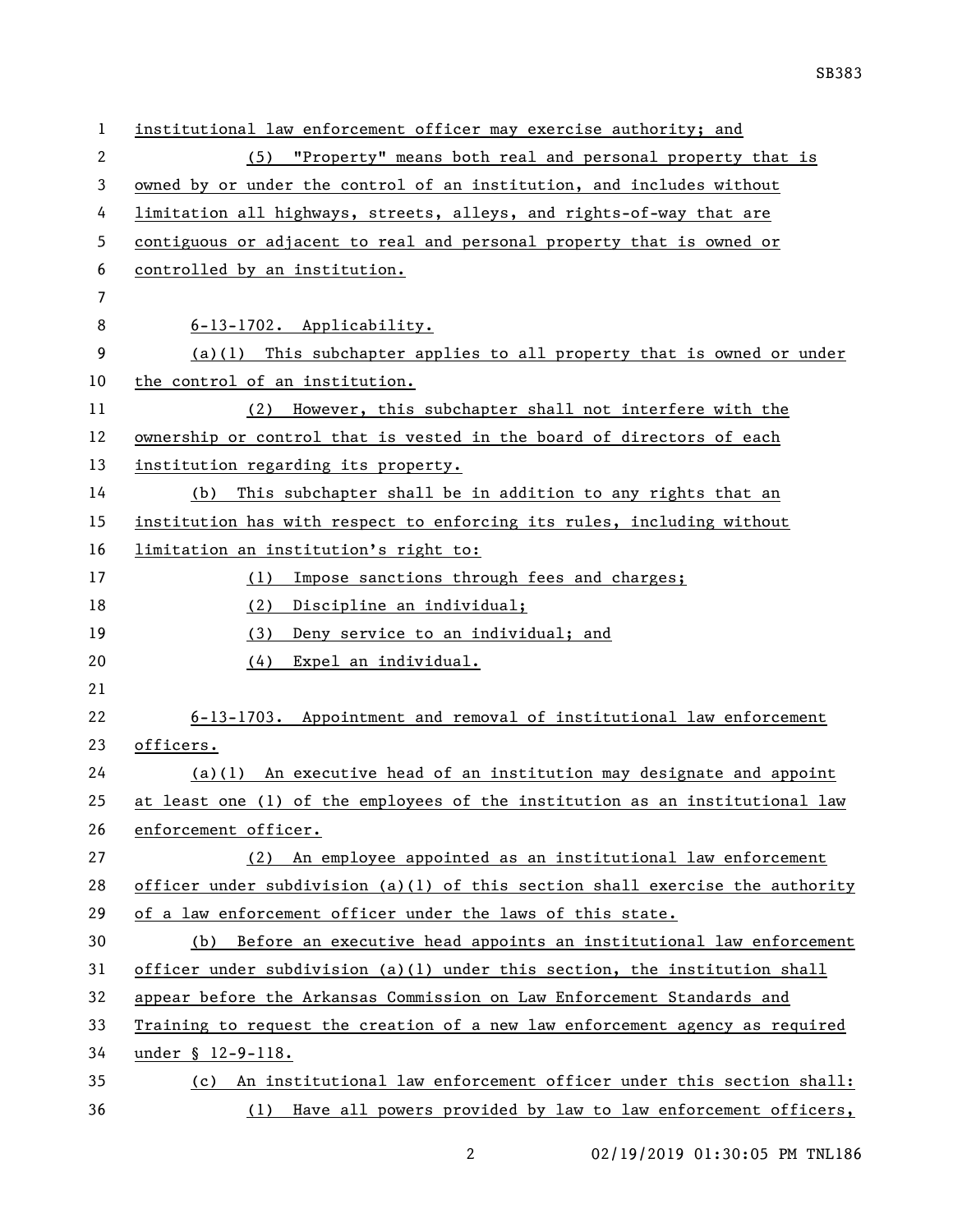| 1  | which shall be exercised as required for the protection of the institution     |
|----|--------------------------------------------------------------------------------|
| 2  | that appointed the institutional law enforcement officer; and                  |
| 3  | Meet the standards and qualifications for certification<br>(2)                 |
| 4  | required by the Arkansas Commission on Law Enforcement Standards and           |
| 5  | Training.                                                                      |
| 6  | The appointment of an institutional law enforcement officer under<br>(d)       |
| 7  | this section shall not supersede the authority of the:                         |
| 8  | City police and county sheriffs with jurisdiction over the<br>(1)              |
| 9  | property or individuals of an institution; and                                 |
| 10 | Department of Arkansas State Police.<br>(2)                                    |
| 11 | An institutional law enforcement officer appointed under this<br>(e)           |
| 12 | section shall:                                                                 |
| 13 | Be identified by a shield or a badge bearing the name of the<br>(1)            |
| 14 | institution for which the institutional law enforcement officer is employed;   |
| 15 | and                                                                            |
| 16 | Have an identification card bearing his or her<br>$(2)$ (A)                    |
| 17 | photograph.                                                                    |
| 18 | An identification card under subdivision (e)(2)(A) of<br>(B)                   |
| 19 | this section shall be carried on the institutional law enforcement officer's   |
| 20 | person at all times while he or she is on duty and shall be displayed upon     |
| 21 | request.                                                                       |
| 22 | $(f)(1)$ An institutional law enforcement officer's authorization to           |
| 23 | exercise powers provided by law for law enforcement officers shall be          |
| 24 | evidenced by a letter of appointment issued under the seal of an institution.  |
| 25 | (2) An executive head or his or her designee shall maintain a                  |
| 26 | file that contains:                                                            |
| 27 | (A) Each institutional law enforcement officer's                               |
| 28 | authorization certificate as required under subdivision (f)(1) of this         |
| 29 | section; and                                                                   |
| 30 | Certificates and information as required by the<br>(B)                         |
| 31 | Arkansas Commission on Law Enforcement Standards and Training.                 |
| 32 | $(g)(1)$ An executive head may revoke, in writing, an institutional law        |
| 33 | enforcement officer's authority granted under this subchapter.                 |
| 34 | (2) A copy of a revocation issued under subdivision $(g)(1)$ of                |
| 35 | this section shall be included in the file required under subdivision $(f)(2)$ |
| 36 | of this section.                                                               |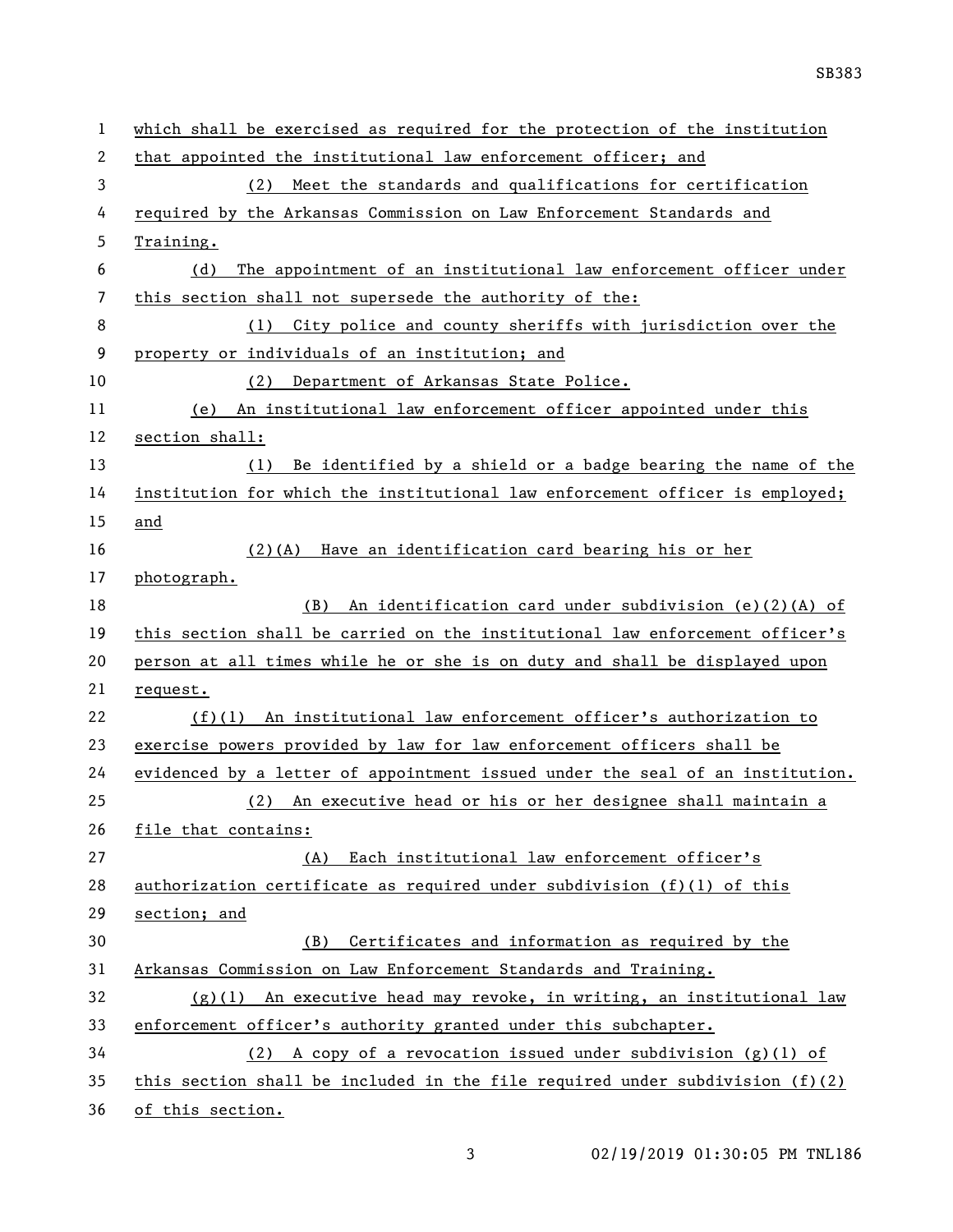| ı  | The Arkansas Commission on Law Enforcement Standards and<br>(3)               |
|----|-------------------------------------------------------------------------------|
| 2  | Training shall be notified by the institution of any change in the status of  |
| 3  | an institutional law enforcement officer.                                     |
| 4  |                                                                               |
| 5  | 6-13-1704. Powers and duties of an institutional law enforcement              |
| 6  | officer.                                                                      |
| 7  | (a) An institutional law enforcement officer appointed under this             |
| 8  | subchapter, except to the extent limited by the executive head who appointed  |
| 9  | the institutional law enforcement officer, shall:                             |
| 10 | (1) Protect property;                                                         |
| 11 | (2)<br>Preserve and maintain proper order and decorum;                        |
| 12 | Address and prevent unlawful assemblies;<br>(3)                               |
| 13 | Address and prevent disorderly conduct;<br>(4)                                |
| 14 | Exclude or eject an individual who is deemed by the<br>(5)                    |
| 15 | institution to be detrimental to the well-being of the institution;           |
| 16 | (6) Address and prevent trespass;                                             |
| 17 | Regulate the operation and parking of motor vehicles on and<br>(7)            |
| 18 | in the grounds, buildings, improvements, streets, alleys, and sidewalks that  |
| 19 | are under control of the institution for which the institutional law          |
| 20 | enforcement officer works; and                                                |
| 21 | (8) Exercise police supervision on behalf of the institution for              |
| 22 | which the institutional law enforcement officer works.                        |
| 23 | (b) An institutional law enforcement officer may:                             |
| 24 | (1) Arrest, if necessary, an individual who commits an offense                |
| 25 | that violates a:                                                              |
| 26 | Law; or<br>(A)                                                                |
| 27 | City ordinance of the city in which the institution is<br>(B)                 |
| 28 | located;                                                                      |
| 29 | Deliver a person that the institutional law enforcement<br>(2)                |
| 30 | officer has arrested under subdivision (b)(l) of this section before a court  |
| 31 | of competent jurisdiction; and                                                |
| 32 | (3) Summon a posse comitatus if necessary to keep the peace.                  |
| 33 | (c) An institutional law enforcement officer may make an arrest for an        |
| 34 | offense that violates a law outside of his or her primary jurisdiction if the |
| 35 | institutional law enforcement officer is:                                     |
| 36 | (1) Summoned by another law enforcement agency to provide                     |

4 02/19/2019 01:30:05 PM TNL186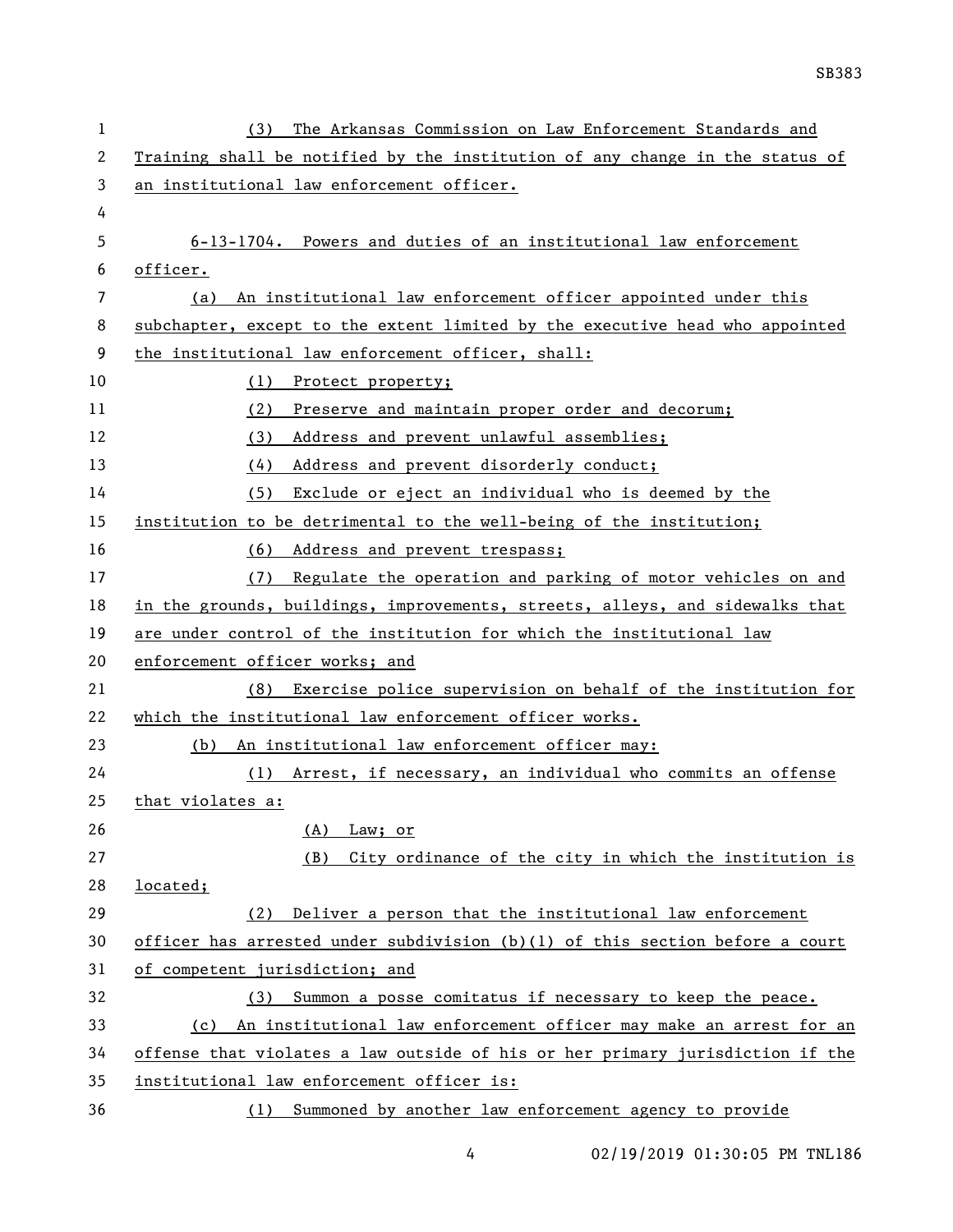| 1              | assistance;                                                                   |
|----------------|-------------------------------------------------------------------------------|
| 2              | (2) Assisting another law enforcement agency; and                             |
| 3              | $(3)(A)$ Traveling to or from a location within the state for                 |
| 4              | purposes of official business.                                                |
| 5              | Official business under subdivision (c)(3)(A) of this<br>(B)                  |
| 6              | section includes without limitation:                                          |
| $\overline{7}$ | (i) Engaging in intelligence-gathering activities                             |
| 8              | related to security on property under the control of the institution that     |
| 9              | employs the institutional law enforcement officer;                            |
| 10             | (ii) Investigating a crime committed on property                              |
| 11             | under the control of the institution that employs the institutional law       |
| 12             | enforcement officer;                                                          |
| 13             | (iii) Transporting money, securities, or other items                          |
| 14             | of value on behalf of the institution that employs the institutional law      |
| 15             | enforcement officer;                                                          |
| 16             | (iv) Providing security or protective services for                            |
| 17             | students, officials, or visiting dignitaries of the institution; and          |
| 18             | (v) Pursuing an individual in a continuous and                                |
| 19             | immediate manner for an offense the individual committed on property under    |
| 20             | the control of the institution that employs the institutional law enforcement |
| 21             | officer or in view of the institutional law enforcement officer.              |
| 22             | $(d)(1)$ When an arrest is made outside of an institutional law               |
| 23             | enforcement's primary jurisdiction under subsection (c) of this section, the  |
| 24             | law enforcement agency that has jurisdiction in the location in which the     |
| 25             | arrest occurred shall be notified promptly and shall receive a written report |
| 26             | that is forwarded by the institutional law enforcement officer no later than  |
| 27             | the institutional law enforcement officer's next working day.                 |
| 28             | (2) A law enforcement agency that has jurisdiction under                      |
| 29             | subdivision $(d)(1)$ of this section may:                                     |
| 30             | (A) Take over the investigation of the offense for which                      |
| 31             | the arrest was made; or                                                       |
| 32             | Allow the institutional law enforcement officer to<br>(B)                     |
| 33             | bring the arrested individual before a court of competent jurisdiction.       |
| 34             |                                                                               |
| 35             | $6-13-1705$ . Institutional law enforcement officers - Personal               |
| 36             | liability.                                                                    |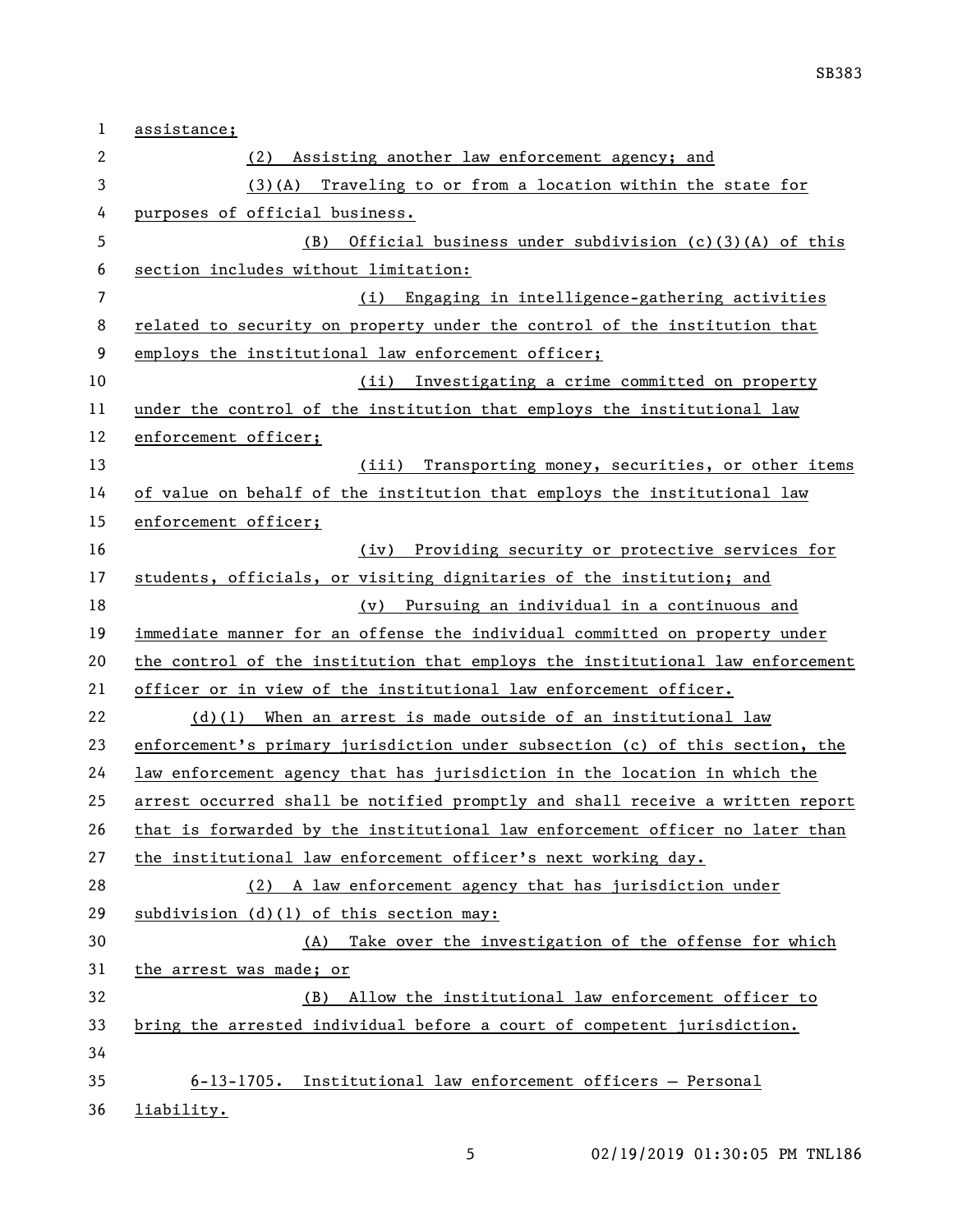| 1  | An institutional law enforcement officer appointed under this section         |
|----|-------------------------------------------------------------------------------|
| 2  | is not personally liable for injuries to individuals or damages to property   |
| 3  | while the institutional law enforcement officer is acting within the scope of |
| 4  | his or her authorities as authorized by this subchapter.                      |
| 5  |                                                                               |
| 6  | 6-13-1706. Prosecution and fines.                                             |
| 7  | (a) A prosecuting attorney or city attorney with jurisdiction shall           |
| 8  | appear and prosecute all actions that arise in a court under this subchapter. |
| 9  | (b) All fines collected by a court under this subchapter shall be paid        |
| 10 | into the same fund as are fines levied for the same or similar violations by  |
| 11 | the court hearing the matter.                                                 |
| 12 |                                                                               |
| 13 | $6-13-1707$ . Motor vehicles on institutional property - Rules.               |
| 14 | (a) An institution may promulgate rules for the operation and parking         |
| 15 | of motor vehicles on the property of the institution, including without       |
| 16 | limitation rules regarding the:                                               |
| 17 | $(1)(A)$ Rate of speed.                                                       |
| 18 | (B) Speed limits shall be posted at reasonable intervals;                     |
| 19 | $(2)$ (A) Assignment and designation of parking spaces and the                |
| 20 | collection of charges or fees as rent for those parking spaces.               |
| 21 | Charges or fees collected under subdivision $(a)(2)(A)$<br>(B)                |
| 22 | of this section, other than charges and fees collected for parking or parking |
| 23 | passes for athletic events or other special events at the institution, are    |
| 24 | not considered payment for the providing of any service of any nature to the  |
| 25 | individual required to pay the charges or fees as rent and shall be exempt    |
| 26 | from the tax levied by $\S$ 26-52-301(3);                                     |
| 27 | (3) Prohibition of parking.                                                   |
| 28 | (A) For purposes of appearance, a notice left on a motor                      |
| 29 | vehicle is sufficient to constitute a summons;                                |
| 30 | (4) Removal of vehicles, at the expense of the violator, that                 |
| 31 | are parked in violation of institutional rules or city ordinances;            |
| 32 | (5) Establishment of a system of motor vehicle registration for               |
| 33 | the identification and regulation of motor vehicles that regularly use        |
| 34 | property of the institution, including without limitation a reasonable charge |
| 35 | to defray costs associated with the identification and regulation of the      |
| 36 | motor vehicles; and                                                           |